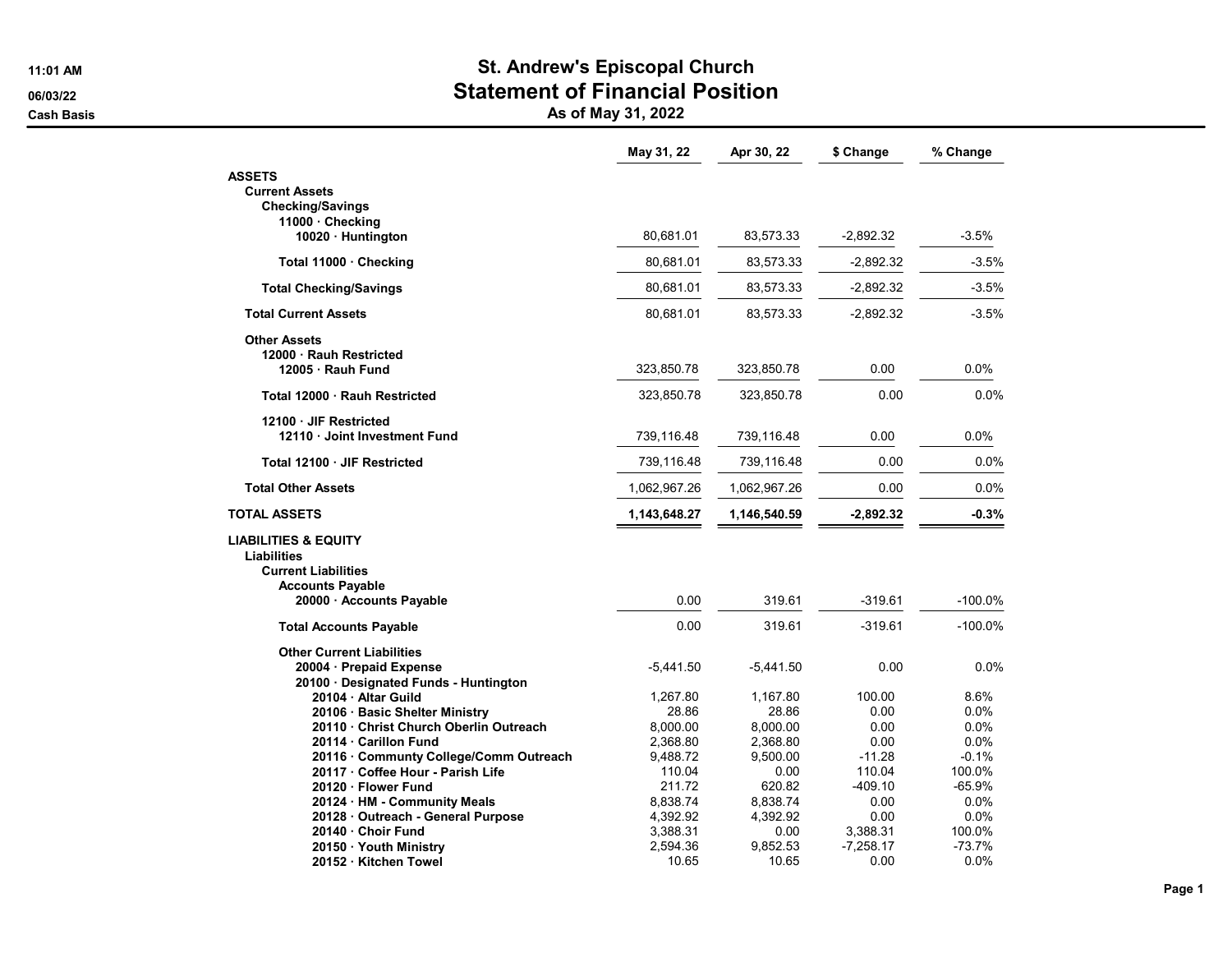## 11:01 AM St. Andrew's Episcopal Church 06/03/22 Statement of Financial Position

Cash Basis **As of May 31, 2022** 

|                                             | May 31, 22 | Apr 30, 22 | \$ Change   | % Change   |
|---------------------------------------------|------------|------------|-------------|------------|
| 20153 · Live Stream & Digital Ministry      | 4,716.05   | 4,780.05   | $-64.00$    | $-1.3%$    |
| 20154 · Landscape Project                   | 250.00     | 250.00     | 0.00        | 0.0%       |
| 20155 · Little Library Project              | 456.00     | 0.00       | 456.00      | 100.0%     |
| Total 20100 · Designated Funds - Huntington | 46,122.97  | 49,811.17  | $-3,688.20$ | $-7.4%$    |
| 21000 · Pass Through Accounts               |            |            |             |            |
| 21100 · Rector Disc Fund PassThru           | 50.00      | 0.00       | 50.00       | 100.0%     |
| 21120 · Deacon Discretionary Fund           | 84.00      | 84.00      | 0.00        | 0.0%       |
| 21130 · Two Cents a Meal - Diocese          | 156.95     | 132.50     | 24.45       | 18.5%      |
| 21160 · United Thanks Offering (UTO)        | 20.00      | 20.00      | 0.00        | 0.0%       |
| 21170 · JIF Spec Proj - Pantry Remodel      | $-134.36$  | $-134.36$  | 0.00        | 0.0%       |
| 21185 Mission Area Youth Fund               | 765.90     | 765.90     | 0.00        | 0.0%       |
| Total 21000 · Pass Through Accounts         | 942.49     | 868.04     | 74.45       | 8.6%       |
| 24000 · Payroll Liabilities                 |            |            |             |            |
| 24001 · City of Lakewood W/Hold Payable     | 32.50      | 32.50      | 0.00        | 0.0%       |
| Total 24000 · Payroll Liabilities           | 32.50      | 32.50      | 0.00        | 0.0%       |
| <b>Total Other Current Liabilities</b>      | 41,656.46  | 45,270.21  | $-3,613.75$ | $-8.0%$    |
| <b>Total Current Liabilities</b>            | 41,656.46  | 45,589.82  | $-3,933.36$ | $-8.6%$    |
| <b>Long Term Liabilities</b>                |            |            |             |            |
| 22000 · Designated Funds - JIF              |            |            |             |            |
| 22102 · Acolyte Robe Fund                   | 1,881.00   | 1,881.00   | 0.00        | 0.0%       |
| 22108 Choir Fund - JIF                      | 0.00       | 3,388.31   | $-3,388.31$ | $-100.0\%$ |
| 22110 Columbarium Fund                      | 5,587.10   | 5,587.10   | 0.00        | 0.0%       |
| 22116 · Connecting Cmmty (Farm Mrkt)        | 2,332.63   | 2,751.98   | $-419.35$   | $-15.2%$   |
| 22122 · G. Frazier Memorial Jazz Fund       | 1,766.86   | 1,766.86   | 0.00        | 0.0%       |
| 22130 · Library                             | 84.00      | 84.00      | 0.00        | 0.0%       |
| 22132 Memorials                             | 9,164.45   | 9,164.45   | 0.00        | 0.0%       |
| 22134 · (Godly Play) Montessori School      | 1,171.14   | 1,671.14   | $-500.00$   | $-29.9%$   |
| 22136 · Organ Fund                          | 20,123.03  | 20,123.03  | 0.00        | $0.0\%$    |
| 22142 · Ugly Quilt                          | 1,133.40   | 1,133.40   | 0.00        | 0.0%       |
| 22144 · Vocational Scholarship Fund         | 73.11      | 73.11      | 0.00        | 0.0%       |
| 22148 · Vacation Bible School               | 267.35     | 267.35     | 0.00        | 0.0%       |
| 22154 · Parents of Young Children           | 118.38     | 139.67     | -21.29      | $-15.2%$   |
| 22160 · JIF Designated Market Value Adj     | 30,046.17  | 30,046.17  | 0.00        | 0.0%       |
| Total 22000 · Designated Funds - JIF        | 73,748.62  | 78,077.57  | $-4,328.95$ | $-5.5%$    |
| <b>Total Long Term Liabilities</b>          | 73,748.62  | 78,077.57  | $-4,328.95$ | $-5.5%$    |
| <b>Total Liabilities</b>                    | 115,405.08 | 123,667.39 | $-8,262.31$ | $-6.7%$    |

## Equity

30000 · Designated & Restricted Funds